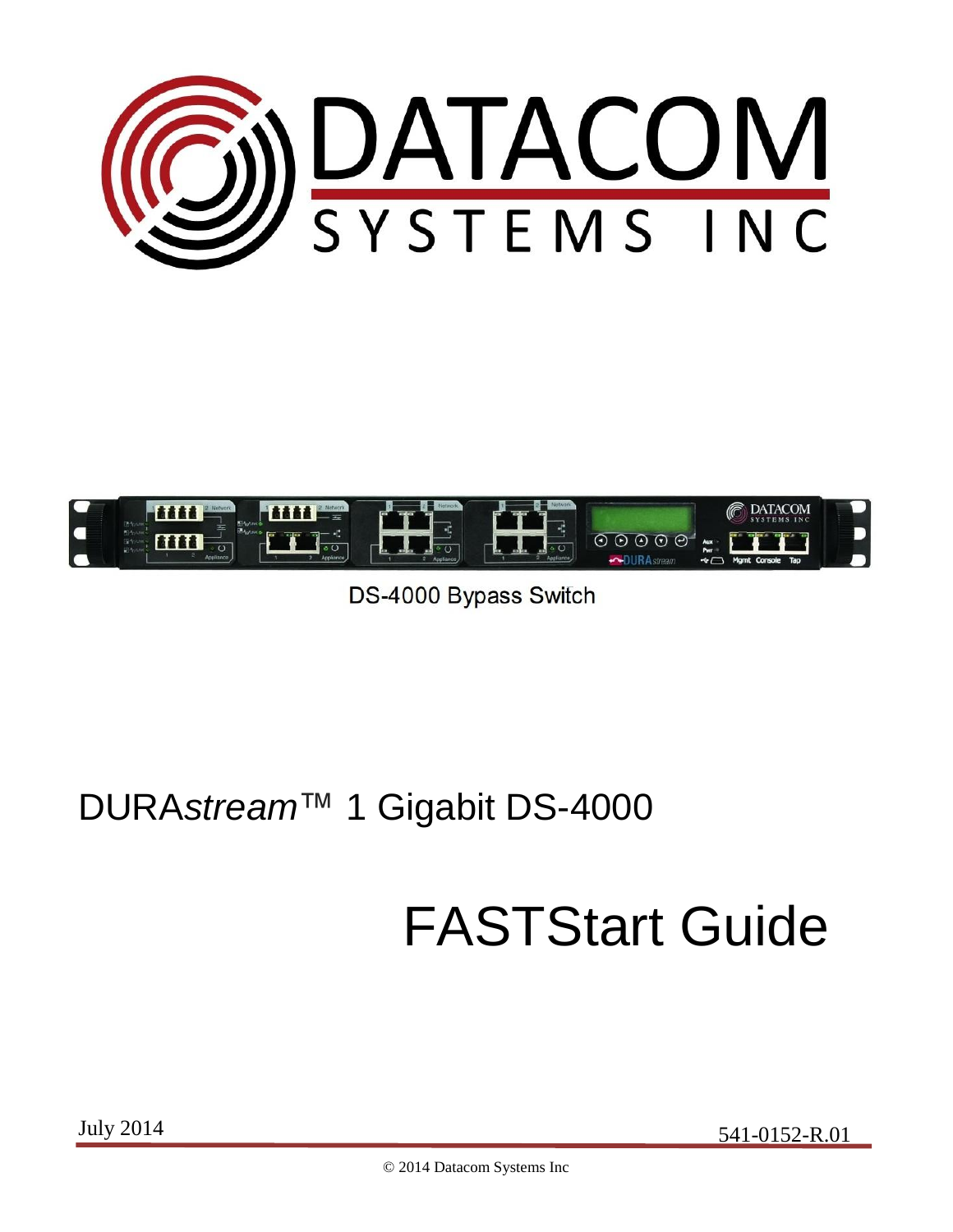

## **What is included?**

- (1) Model:DS-4000 series Bypass Switch
- (1) Console Cable (DB9 to RJ45)
- (1) Management Cable (RJ45 to RJ45)
- (2) Switching AC Adapters
- (2) AC Line Cords

#### **Summary:**

Datacom Systems Inc. DURA*stream*™ DS-4000 Bypass Switch is a 1Gbps intelligent external active bypass that enables plug and play connectivity which includes an auto heartbeat and requires no additional drivers to be installed on any connected appliance.

The DS-4000 consists of four 1Gbps segments which can support four network segments and four appliances. In our example below, we show two network segments being connected with two systems (typically IPS) using a DS-4000.



If one of the links connected to an appliance segment goes down, the DS-4000 will directly connect the network ports on the segment and bypass the appliance. This will ensure that the network segment will remain connected even if the appliance on the segment goes down.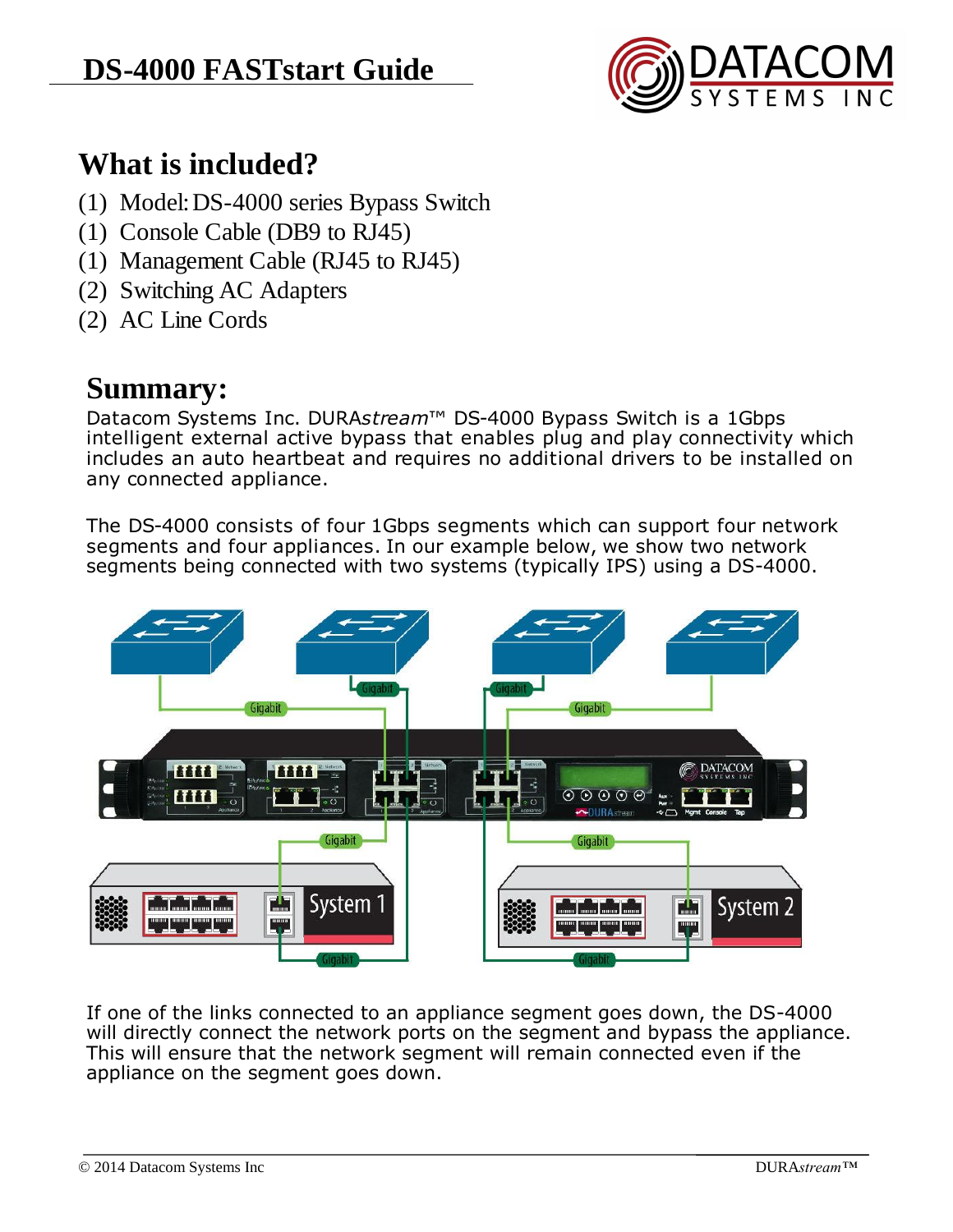

## **Port Layout:**

Ports are designated as Network or Appliance Ports as shown below:



Network and Appliance Ports

## **Default Settings:**

| <b>SSH</b>                                                                               |                                               |  |  |
|------------------------------------------------------------------------------------------|-----------------------------------------------|--|--|
| Port:                                                                                    | 22                                            |  |  |
| <b>User Settings</b>                                                                     |                                               |  |  |
| Username:<br>Password:                                                                   | admin<br>admin                                |  |  |
| <b>Management Port Settings</b>                                                          |                                               |  |  |
| <b>IP Address:</b><br><b>Subnet Mask:</b><br><b>Default Gateway:</b>                     | 192.168.0.111<br>255.255.255.0<br>192.168.0.1 |  |  |
| <b>Serial Terminal Settings</b>                                                          |                                               |  |  |
| <b>Bits per second:</b><br>Data bits:<br><b>Parity:</b><br>Stop:<br><b>Flow Control:</b> | 115200<br>8<br>None<br>None                   |  |  |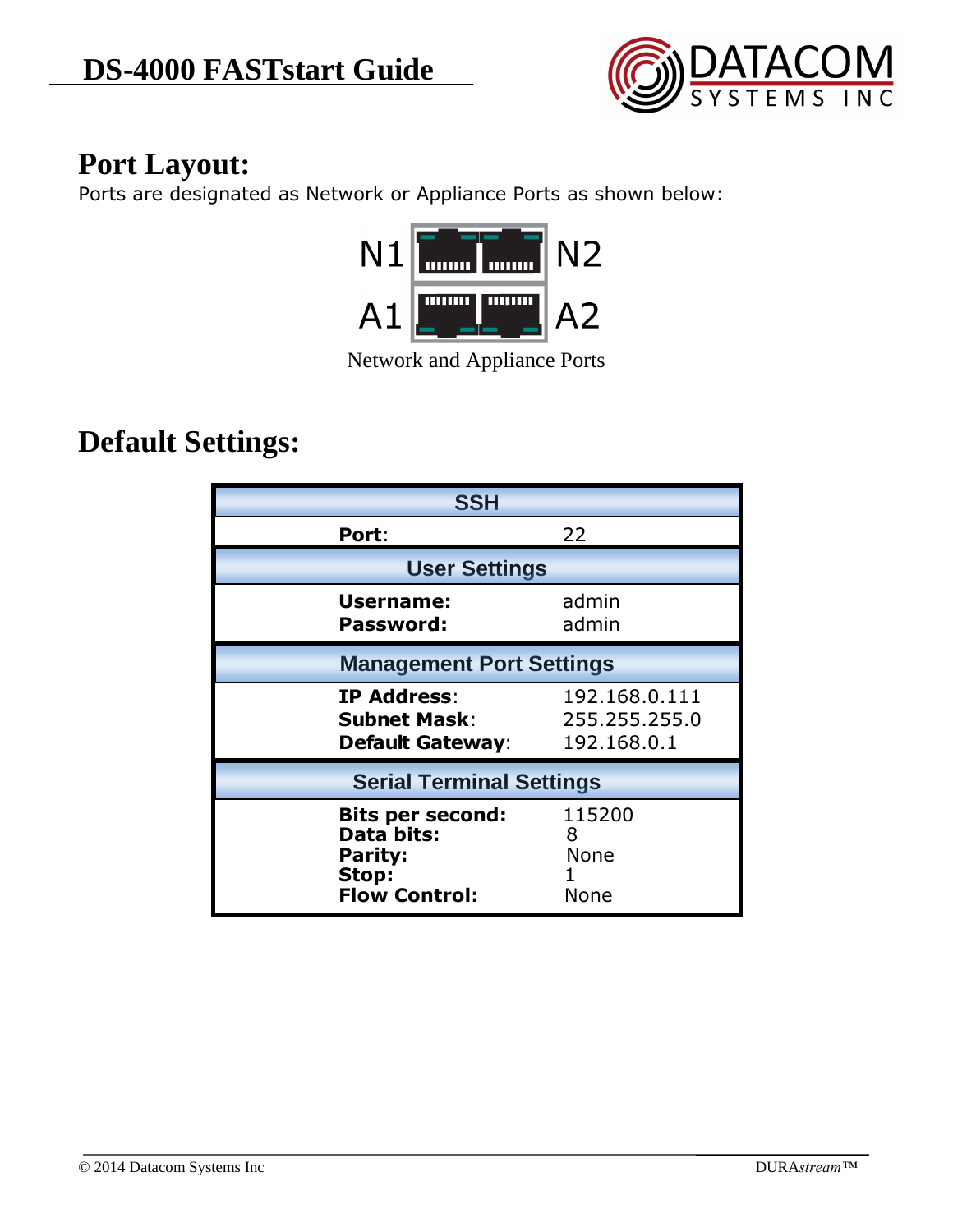

#### **CLI Installation Commands:**

#### **Changing Management Port Settings**

- 1. Show the current management port settings *datacom>show management-if*
- 2. Enter configuration mode for management interface. *datacom>configure management-if*
- 3. To configure static IP settings: *datacom(configure-management-if)>ip static <ip address> mask <network mask> gateway <gateway IP address>*

Example:

*datacom(configure-management-if)>ip static 10.10.10.10 mask 255.255.255.0 gateway 10.10.10.1*

4. To assign the IP settings dynamically: *datacom(configure-management-if)>ip dhcp*

#### **Changing Network/Appliance Port Settings:**

- 1. Show the current port settings: *datacom>show links configuration*
- 2. Enter configuration mode for a network or appliance Port: *datacom>configure port portid S3.N2*

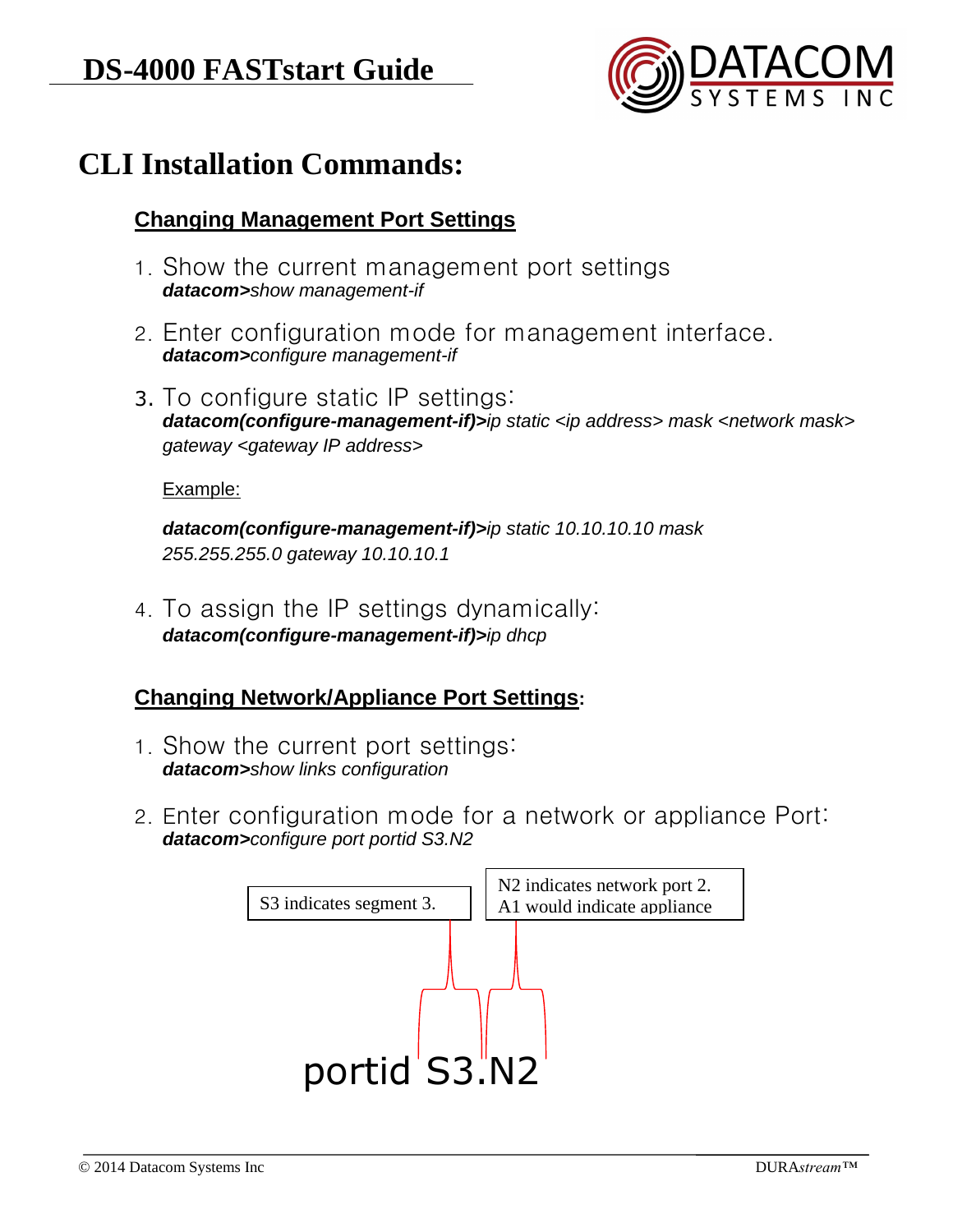

- 3. To change the port status between up and down: *datacom ports portid S3.N2>link <auto/down>*
- 4. To modify the speed/duplex on the port: *datacom ports portid S3.N2>speed <auto/10M/100M/1G> <auto/full/half>*

Example:

*datacom ports portid S3.N2>speed 100M full*

#### **Changing Segment Settings:**

- 1. Show the current bypass settings: *datacom>show bypass mode datacom>show bypass status datacom>show bypass heartbeat*
- 2. Enter configuration mode for a segment: *datacom>configure segment 1*
- 3. Enable/Disable link fault detection: *datacom(segment[1])>lfd <enabled/disabled>*
- 4. Set segment boot-mode:

*datacom(segment[1])> boot-mode heartbeat <normal-active-bypass/normal-activeinline/manual-active-inline/manual-active-bypass-plus/manual-active-bypass/manualpassive-bypass/auto>*

Example:

*datacom ports portid S3.N2>bypass boot-mode heartbeat normal-active-bypass*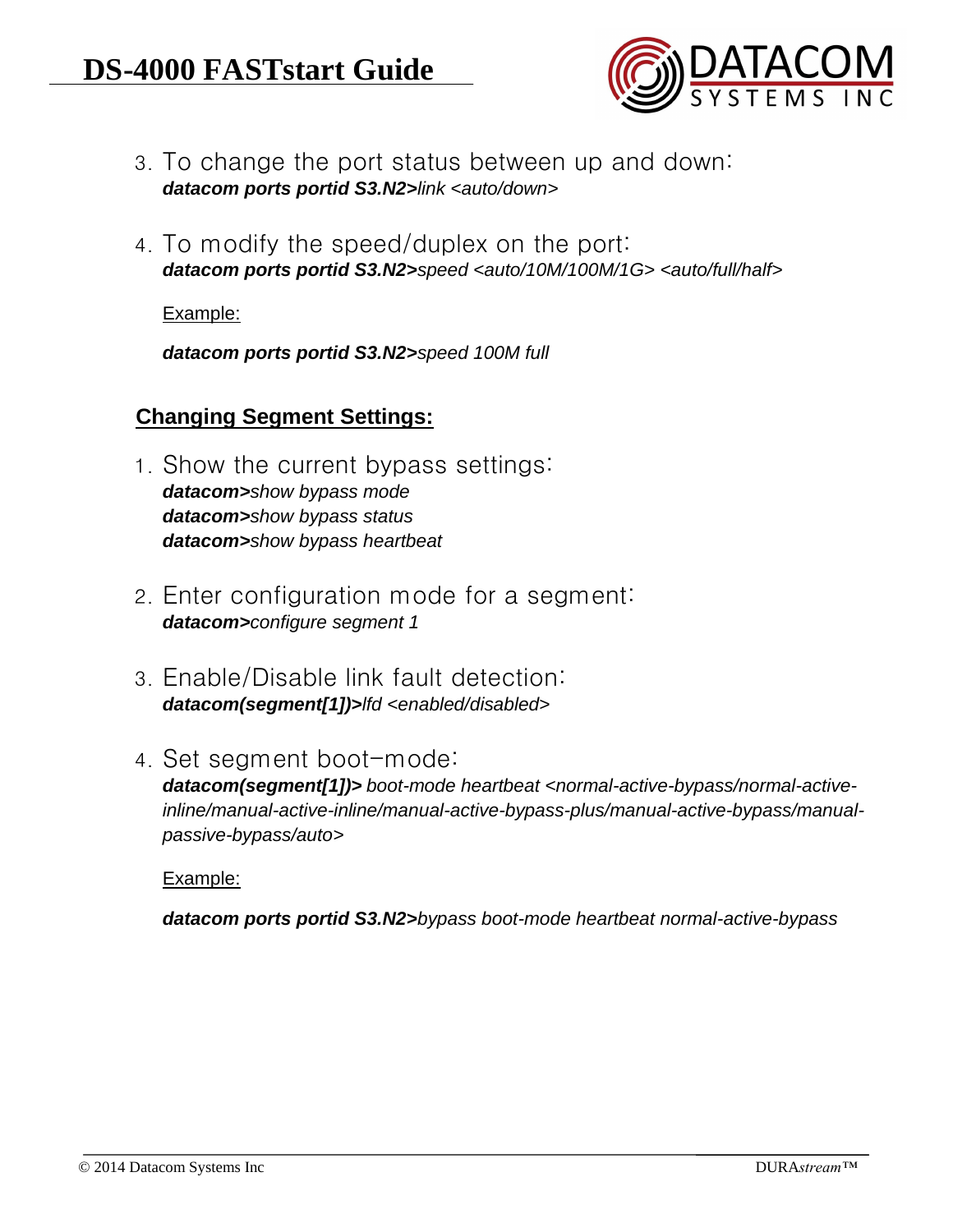

## **GUI Tutorial:**

 By clicking on the "Management Port" tab on the left side of the page, you can view the management port fields. Clicking on the blue "Management Port" title at the top will enter configuration mode.

| DATACOM                            |                        | <b>DURA</b> stream | Help   Logout |
|------------------------------------|------------------------|--------------------|---------------|
| <b>Status</b>                      |                        |                    |               |
| Segments                           | <b>Management Port</b> |                    |               |
| $\blacktriangleright$ Ports        |                        |                    |               |
| $\blacktriangleright$ Advanced     | IP Address Type        | Static             |               |
| <b>Management Port</b>             | <b>IP Address</b>      | 10.1.53.219        |               |
| $\blacktriangleright$ Notification | Network Mask           | 255.255.255.0      |               |
| $\blacktriangleright$ Time         | Gateway                | 10.1.53.1          |               |
| Authentication                     | Domain                 | local              |               |
| $S$ ystem                          | DNS <sub>1</sub>       | 192.168.0.1        |               |
|                                    | DNS <sub>2</sub>       | 0.0.0.0            |               |
|                                    | <b>Host Name</b>       | datacom            |               |
|                                    | <b>Link Speed</b>      | Auto               |               |
|                                    | Duplex                 | Full               |               |

**Page to view Management port settings**

| <b>DATACOM</b><br>SYSTEMS INC      |                   | <b>DURA</b> stream | Help   Logout |
|------------------------------------|-------------------|--------------------|---------------|
| <b>Status</b>                      |                   |                    |               |
| Segments                           | Management Port   |                    |               |
| $\blacktriangleright$ Ports        |                   |                    |               |
| $\blacktriangleright$ Advanced     | IP Address Type   | Static <b>v</b>    |               |
| Management Port                    | <b>IP Address</b> | 10.1.53.219        |               |
| $\blacktriangleright$ Notification | Network Mask      | 255 255 255.0      |               |
| $\blacktriangleright$ Time         |                   |                    |               |
| Authentication                     | Gateway           | 10.1.53.1          |               |
| System                             | Domain            | local              |               |
|                                    | DNS <sub>1</sub>  | 192.168.0.1        |               |
|                                    | DNS <sub>2</sub>  | 0.0.0.0            |               |
|                                    | <b>Host Name</b>  | datacom            |               |
|                                    | <b>Link Speed</b> | Auto v             |               |
|                                    | <b>Duplex</b>     | Full v             |               |

#### **Page to edit Management port settings**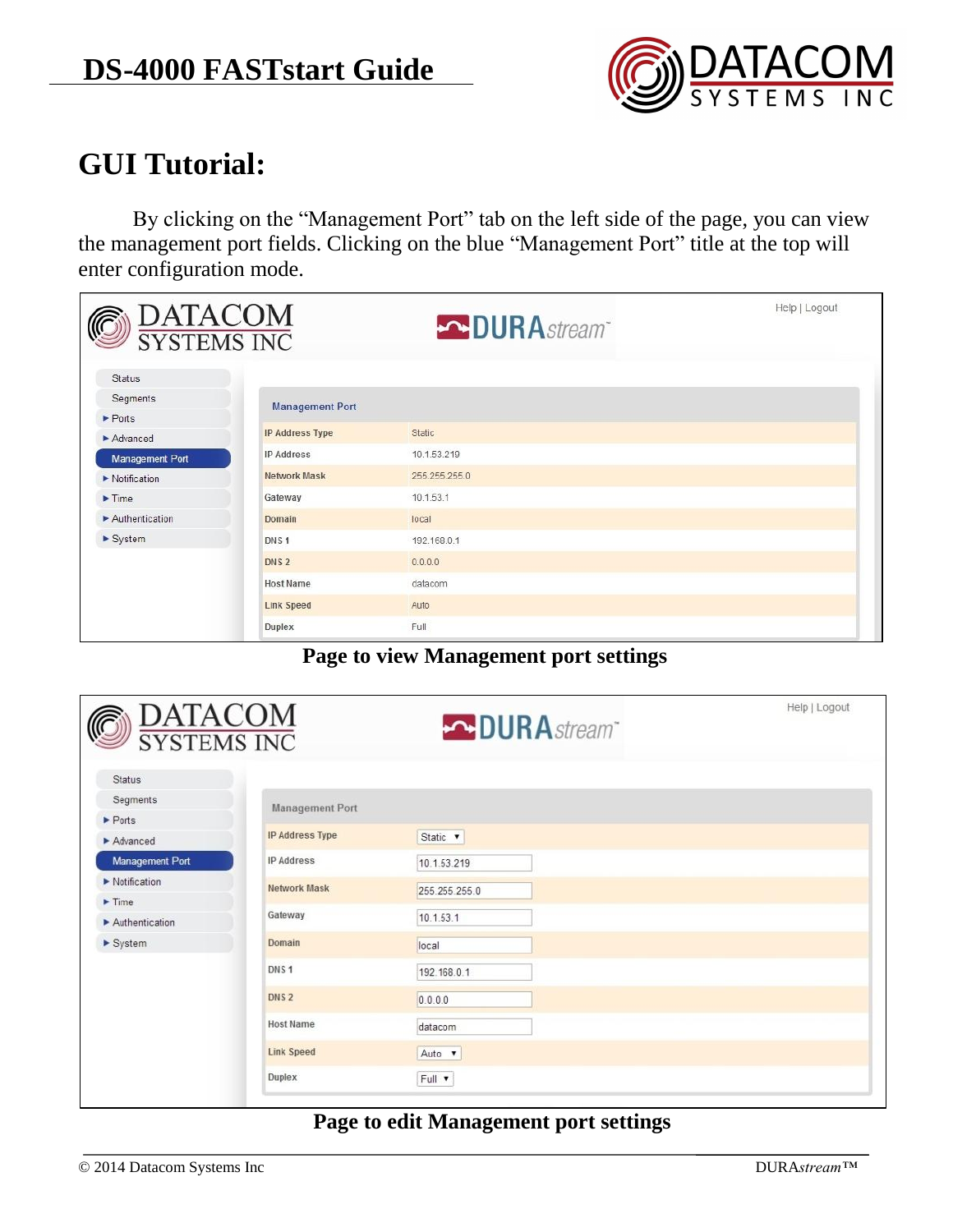

Clicking on the "Ports" section on the left side of the page and then selecting the "Links" tab will bring up a page that shows the settings for all network and appliance ports on the DS-4000. To configure the link settings, click on the blue "Links" title at the top of the page.

| DATACOM<br>SYSTEMS INC             |               |                    | <b>DURA</b> stream |       |                     | Help   Logout |
|------------------------------------|---------------|--------------------|--------------------|-------|---------------------|---------------|
| Status                             |               |                    |                    |       |                     |               |
| Segments                           | Links         |                    |                    |       |                     |               |
| $\blacktriangleright$ Ports        |               |                    |                    |       |                     |               |
| Links                              | Ports         | <b>Description</b> | State              | Speed | <b>Flow Control</b> |               |
| <b>Statistics</b>                  | <b>Duplex</b> |                    |                    |       |                     |               |
| $\blacktriangleright$ Advanced     | S1.N1         |                    | Auto               | Auto  | Disabled            |               |
| Management Port                    | Auto          |                    |                    |       |                     |               |
| $\blacktriangleright$ Notification | S1.N2         |                    | Auto               | Auto  | Disabled            |               |
| $\blacktriangleright$ Time         | Auto          |                    |                    |       |                     |               |
| Authentication                     | S1.A1         |                    | Auto               | Auto. | Disabled            |               |
| $S$ ystem                          | Auto          |                    |                    |       |                     |               |
|                                    | <b>S1.A2</b>  |                    | Auto               | Auto  | <b>Disabled</b>     |               |
|                                    | Auto          |                    |                    |       |                     |               |

**Showing statistics for all Network/Appliance ports.**

| DATACOM<br>SYSTEMS INC             |                             | DURA stream   |               | Help   Logout       |
|------------------------------------|-----------------------------|---------------|---------------|---------------------|
| <b>Status</b>                      |                             |               |               |                     |
| <b>Segments</b>                    | Links                       |               |               |                     |
| $\blacktriangleright$ Ports        |                             |               |               |                     |
| Links                              | <b>Description</b><br>Ports | State         | Speed         | <b>Flow Control</b> |
| <b>Statistics</b>                  | <b>Duplex</b>               |               |               |                     |
| $\blacktriangleright$ Advanced     | <b>S1.N1</b>                | Auto v        | Auto <b>v</b> | Disabled v          |
| Management Port                    |                             |               |               |                     |
| $\blacktriangleright$ Notification | Auto v                      |               |               |                     |
| $\blacktriangleright$ Time         | <b>S1.N2</b>                | Auto v        | Auto <b>v</b> | Disabled <b>v</b>   |
| Authentication                     | Auto <b>v</b>               |               |               |                     |
| System                             |                             |               |               |                     |
|                                    | <b>S1.A1</b>                | Auto v        | Auto <b>v</b> | Disabled <b>v</b>   |
|                                    | Auto v                      |               |               |                     |
|                                    | <b>S1.A2</b>                | Auto <b>v</b> | Auto <b>v</b> | Disabled <b>v</b>   |
|                                    | Auto <b>v</b>               |               |               |                     |

**Edit the attributes of Network/Appliance ports.**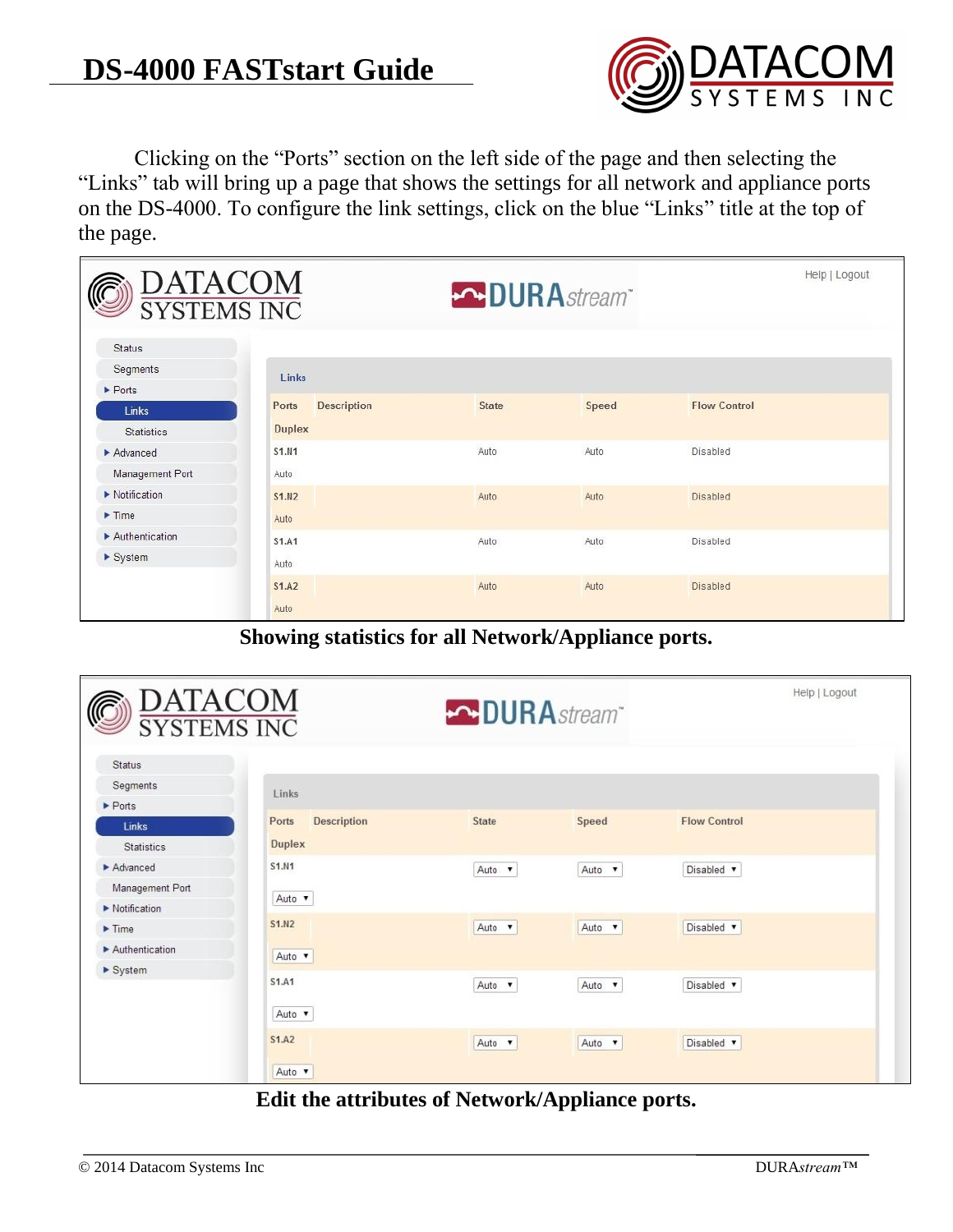

 Clicking on the "Segments" tab at the top left of the page will present information on all of the configurable attributes of segments. To configure a specific segment, click on one of the blue "Segment #" titles at the top of the screen.

| <b>DATACOM</b><br><b>SYSTEMS INC</b> |                                  |                      | <b>DURA</b> stream   |                      | Help   Logout        |
|--------------------------------------|----------------------------------|----------------------|----------------------|----------------------|----------------------|
| <b>Status</b>                        |                                  |                      |                      |                      |                      |
| <b>Segments</b>                      | <b>Bypass</b>                    |                      |                      |                      |                      |
| $\blacktriangleright$ Ports          |                                  |                      |                      |                      |                      |
| $\blacktriangleright$ Advanced       |                                  | Segment 1            | Segment $2$ $\odot$  | Segment $3\odot$     | Segment $4\odot$     |
| Management Port                      | Bypass mode                      | Internal             | Internal             | Internal             | Internal             |
| $\blacktriangleright$ Notification   | Operation mode                   | Normal active bypass | Normal active bypass | Normal active bypass | Normal active bypass |
| $\blacktriangleright$ Time           | Operation mode at boot           | Normal active bypass | Auto                 | Auto                 | Auto                 |
| Authentication                       | <b>Heartbeat Frame</b>           | ETH                  | <b>ETH</b>           | ETH                  | ETH.                 |
| $S$ ystem                            | <b>Heartbeat Ethernet Type</b>   | 0x88b5               | 0x88b5               | 0x88b5               | 0x88b5               |
|                                      | <b>Heartbeat Source MAC</b>      | 00:0c:bd:00:00:00    | 00:0c:bd:00:00:00    | 00:0c:bd:00:00:00    | 00:0c:bd:00:00:00    |
|                                      | <b>Heartbeat Destination MAC</b> | 00:0c:bd:00:00:ff    | 00:0c:bd:00:00:ff    | 00:0c:bd:00:00:ff    | 00:0c:bd:00:00:ff    |
|                                      | <b>Heartbeat Source IP</b>       | 0.0.0.0              | 0.0.0.0              | 0.0.0.0              | 0.0.0.0              |

**Showing all of the configurable attributes for segments.**

| DATACOM<br>SYSTEMS INC             |                                  | <b>DURA</b> stream        |
|------------------------------------|----------------------------------|---------------------------|
| <b>Status</b>                      |                                  |                           |
| Segments                           | Segment 1 > Bypass               |                           |
| $\blacktriangleright$ Ports        |                                  |                           |
| Advanced                           | <b>Bypass mode</b>               | Internal v                |
| Management Port                    | Operation mode                   | Normal active bypass<br>▼ |
| $\blacktriangleright$ Notification | Operation mode at boot           | Normal active bypass<br>7 |
| $\blacktriangleright$ Time         | <b>Heartbeat Frame</b>           |                           |
| Authentication                     |                                  | ETH<br>7                  |
| System                             | <b>Heartbeat Source MAC</b>      | 00:0c:bd:00:00:00         |
|                                    | <b>Heartbeat Destination MAC</b> | 00:0c:bd:00:00:ff         |
|                                    | Heartbeat interval (ms)          | 100                       |

**Configure the various attributes of a segment.**